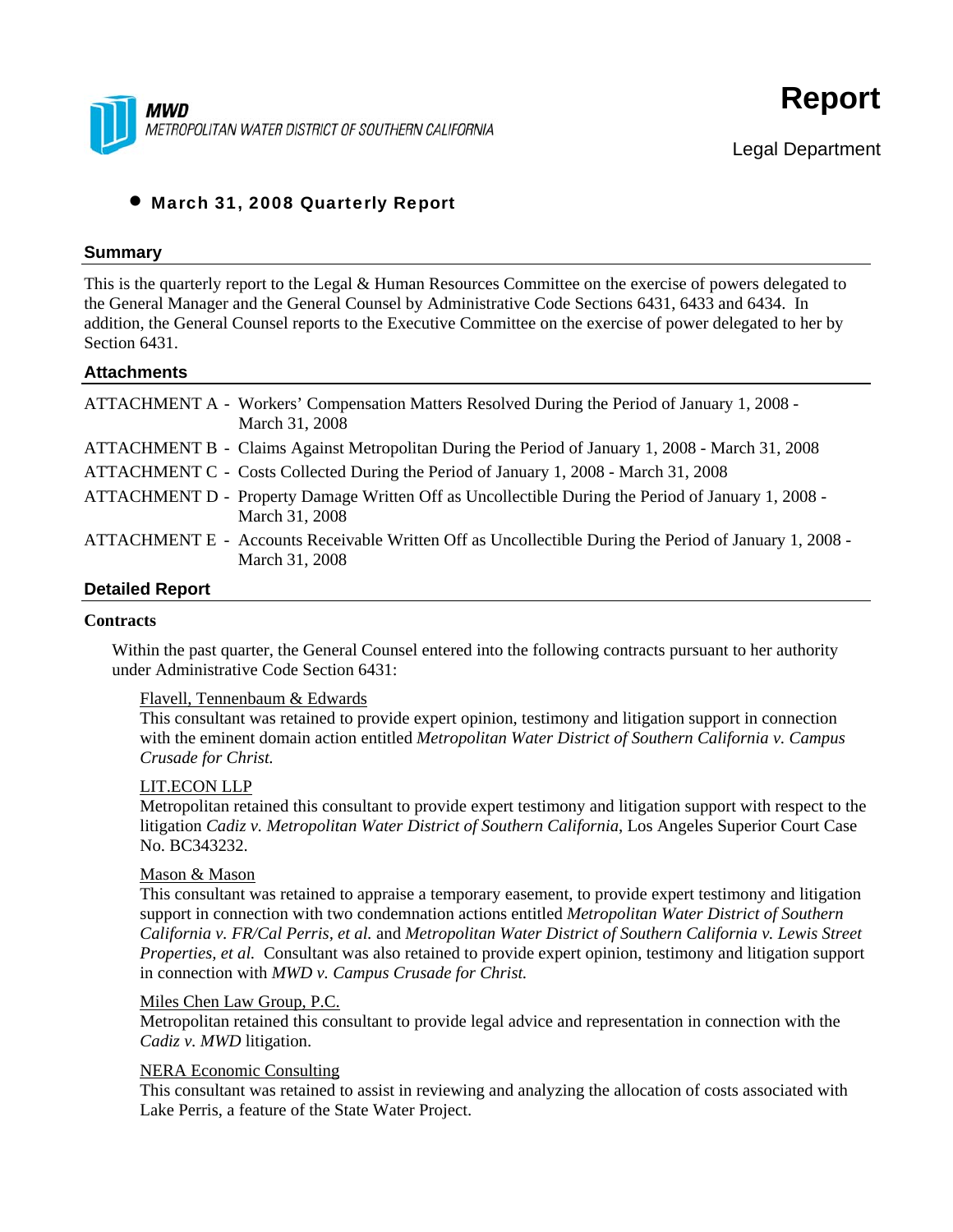Public Interest Investigations, Inc.

Metropolitan retained this consultant to provide investigation regarding allegations of employee, director and/or contractor misconduct in violation of Metropolitan's Ethics Policies.

### **Claims**

- 1. Between January 1, 2008 and March 31, 2008, Metropolitan initiated, compromised, settled, or otherwise disposed of the following claims:
	- a. Litigated Claims By and Against Third Parties During the past quarter, Metropolitan initiated, compromised, settled, or otherwise disposed of the following litigated claims by and against third parties:

### *Maria Belen Guerra v. City of Los Angeles, et al.*

This is a slip and fall, personal injury lawsuit against the City of Los Angeles and Metropolitan. The property alleged to have been in a dangerous condition at the time of the accident is owned and maintained by the Department of Water and Power of the City of Los Angeles. Metropolitan has no ownership or other interest in the property, but was in the lawsuit even after a declaration of nonownership was given to Guerra's attorney.

After Guerra's deposition on January 15, 2008, the Deputy City Attorney assigned to the case admitted to Guerra's attorney that the City owned and maintained the property in question. Based on this admission, Guerra's attorney offered to dismiss Metropolitan from the case in exchange for a waiver of costs and fees. Since the cost incurred defending the case was minimal and the fact that a fee recovery was extraordinarily unlikely, Metropolitan agreed to the settlement.

### *MWD v. Louis Cardenas*

Metropolitan filed this case to collect the remaining portion of an overpayment of Worker's Compensation benefits from a retired employee who refused to pay off the remaining overpayment. This case has been settled with the retired employee signing an agreement to make payments over the course of 12 months that will pay off the \$2,000 debt.

- b. Workers' Compensation Matters The workers' compensation claims settled by the General Manager and the General Counsel within the past quarter are reported in Attachment A.
- c. Other Claims By and Against Third Parties Non-litigated third party claims settled by the General Manager and the General Counsel within the past quarter are reported in Attachment B.
- d. SB 90 Claims

During the past quarter, Metropolitan did not submit any SB 90 claims for reimbursement for statemandated costs.

- e. Separation Agreements Metropolitan did not execute any separation agreements during this period.
- 2. Costs collected for claims during the past quarter are reported in Attachment C.
- 3. Property Damage Claims declared uncollectible by the General Manager within the past quarter are reported in Attachment D.
- 4. Accounts Receivable Written Off as Uncollectible by the General Manager during the past quarter are reported in Attachment E.

BLA # 6140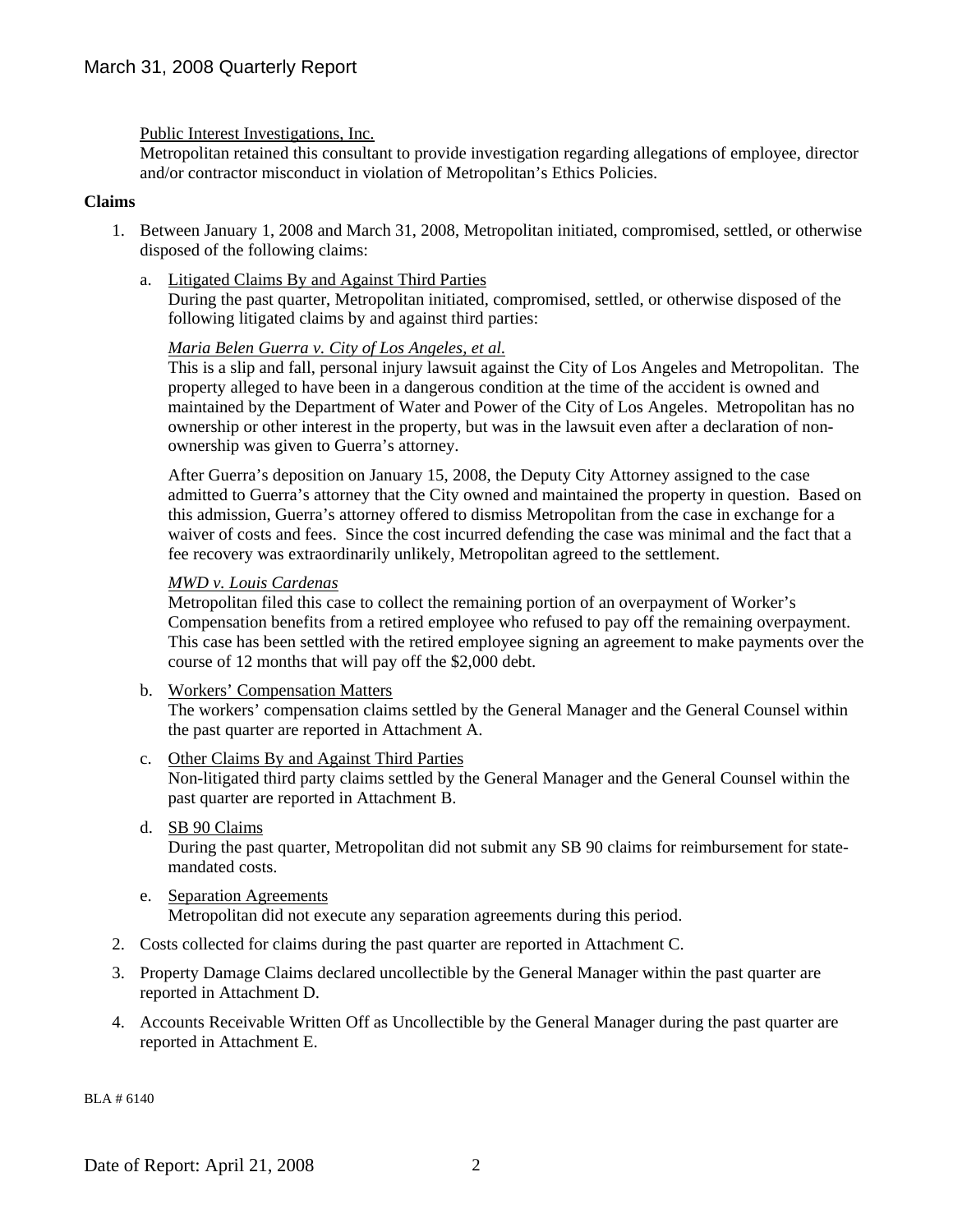# **ATTACHMENT A**  Workers' Compensation Matters Resolved During the Period of January 1, 2008 – March 31, 2008

| <b>Classification</b>                     | Control No.    | Date of Injury        | <b>Amount of</b><br><b>Settlement</b> | <b>Nature of Injury</b>                             | <b>Basis for Settlement</b>                                                                                                                               |
|-------------------------------------------|----------------|-----------------------|---------------------------------------|-----------------------------------------------------|-----------------------------------------------------------------------------------------------------------------------------------------------------------|
| Maintenance<br>Mechanic                   | 2005-0309-0423 | $12/30/04$ CT**       | \$3,300.00                            | Bilateral hearing loss                              | Stipulated settlement based on consulting<br>physician's report.                                                                                          |
| Maintenance<br>Mechanic                   | 2002-0710-0015 | $7/10/02$ CT**        | \$29,750.00                           | Lower back                                          | Stipulated settlement of claim for "new &<br>further" disability based on agreed<br>medical evaluator's report (\$12,080<br>previously awarded and paid). |
| Associate<br>Environmental<br>Specialist  | 2001-0807-0057 | $7/3/01$ CT**         | \$12,880.00                           | Bilateral carpal tunnel<br>syndrome                 | Stipulated settlement based on treating<br>physician's report.                                                                                            |
| Maintenance<br>Mechanic                   | 2006-0816-0109 | 8/15/06               | \$18,515.00                           | Left shoulder                                       | Stipulated settlement based on treating<br>physician's report.                                                                                            |
| Operations &<br>Maintenance<br>Supervisor | 2006-1019-0216 | 1977 - 1989<br>$CT**$ | \$95,000.00                           | Death due to mesothelioma,<br>alleged work exposure | Compromise and release, negotiated<br>settlement of all claims, all issues.                                                                               |
| Maintenance<br>Mechanic                   | 2006-1128-0278 | 11/27/06              | \$1,380.00                            | Left knee                                           | Stipulated settlement based on treating<br>physician's report.                                                                                            |
| General<br>Maintenance<br>Assistant       | 2006-0605-0636 | 6/4/06                | \$32,500.00                           | Right knee, left hip, spine                         | Compromise and release, negotiated<br>settlement of all claims, all issues.                                                                               |

CT\*\* = Continuing Trauma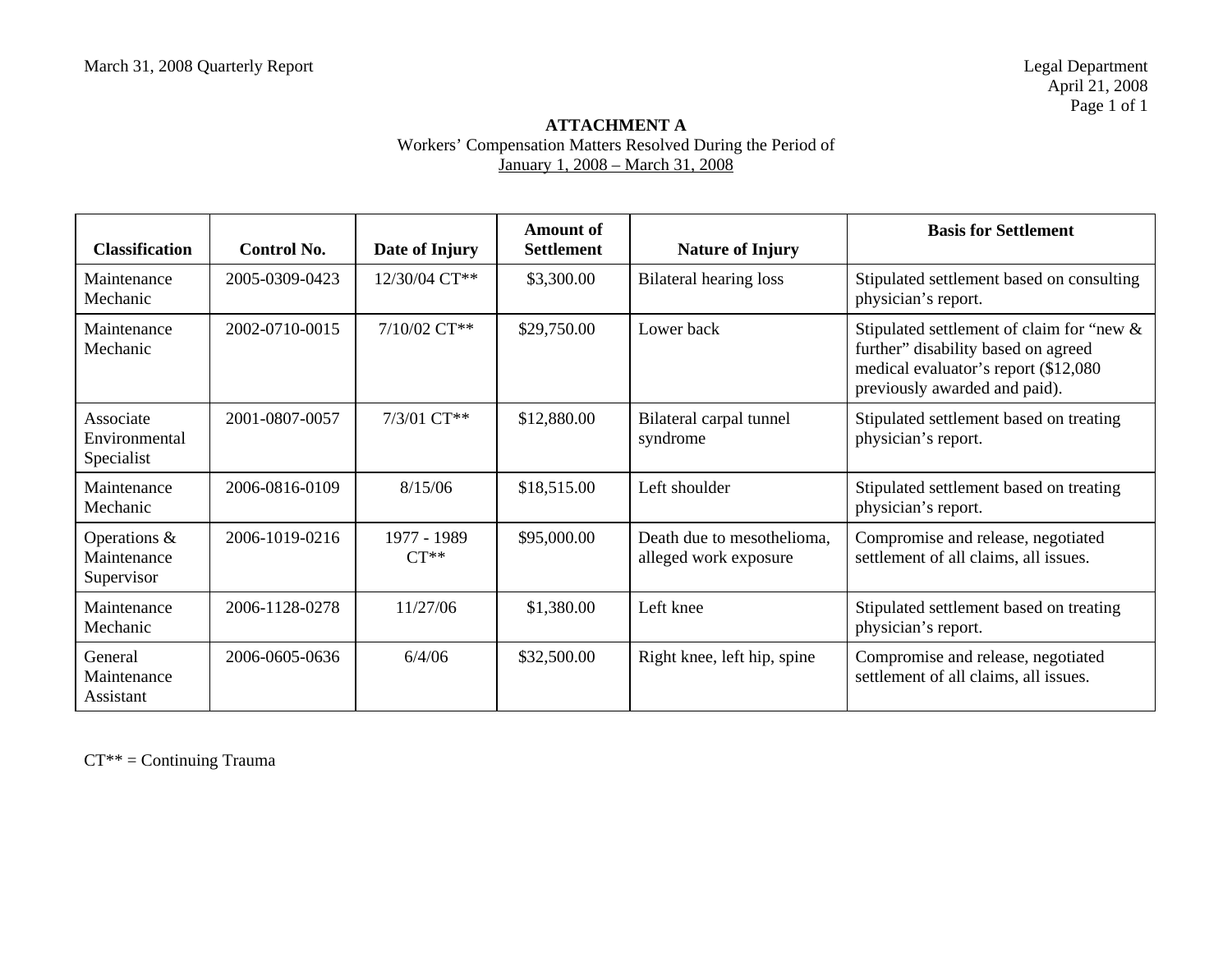### **ATTACHMENT B**  Claims Against Metropolitan During the Period of January 1, 2008 – March 31, 2008

| <b>Claimant</b>                            | Control No.<br>CW <sub>No.</sub> | Amount of<br><b>Settlement</b> | <b>Incident Description</b>                                                                                  | <b>Basis for Resolution</b>                                                                                                                                              |
|--------------------------------------------|----------------------------------|--------------------------------|--------------------------------------------------------------------------------------------------------------|--------------------------------------------------------------------------------------------------------------------------------------------------------------------------|
| Bahaa Sebeh                                | 2007-0705-0005<br>CW 1455897     | \$9,496.22                     | On 7/3/07, a District driver pulled out into<br>oncoming traffic and was struck by a third<br>party vehicle. | MWD negotiated with the third party<br>insurance company and settled for<br>70 percent of the total damages.                                                             |
| Michelyn Miller                            | 2007-0724-0051<br>CW1458942      | \$1,777.48                     | On 7/24/07, a District driver backed into a<br>third party vehicle.                                          | The third party property damage claim was<br>settled based on evaluation of damages and<br>the repair estimate.                                                          |
| Paul Kasteiner State<br>Farm Insurance Co. | 2007-0925-0206<br>CW 1462344     | \$1,584.65                     | On 9/25/07, a District driver rear-ended<br>third party vehicle.                                             | The third party property damage claim was<br>settled based on evaluation of damages and<br>the repair estimate.                                                          |
| Safeco Insurance                           | 2007-1120-0333<br>CW 1467179     | \$736.93                       | On 11/20/07, a filter box came off a<br>District vehicle and struck and damaged a<br>third party vehicle.    | The third party property damage claim was<br>settled based on evaluation of damages and<br>the repair estimate.                                                          |
| Abel Veliz                                 | 2007-1106-0303<br>CW 1465144     | \$2,500.00                     | On 11/6/07, a District driver backed into a<br>third party vehicle.                                          | The third party vehicle was a total loss and<br>the property damage claim was settled<br>based on the blue book value, evaluation of<br>damages and the repair estimate. |
| Joseph Kibe<br>$21st$ Century<br>Insurance | 2007-0820-0116<br>CW 1460010     | \$1,462.66                     | On 8/16/07, a District driver rear-ended a<br>third party vehicle.                                           | The third party property damage claim was<br>settled based on evaluation of damages and<br>the repair estimate.                                                          |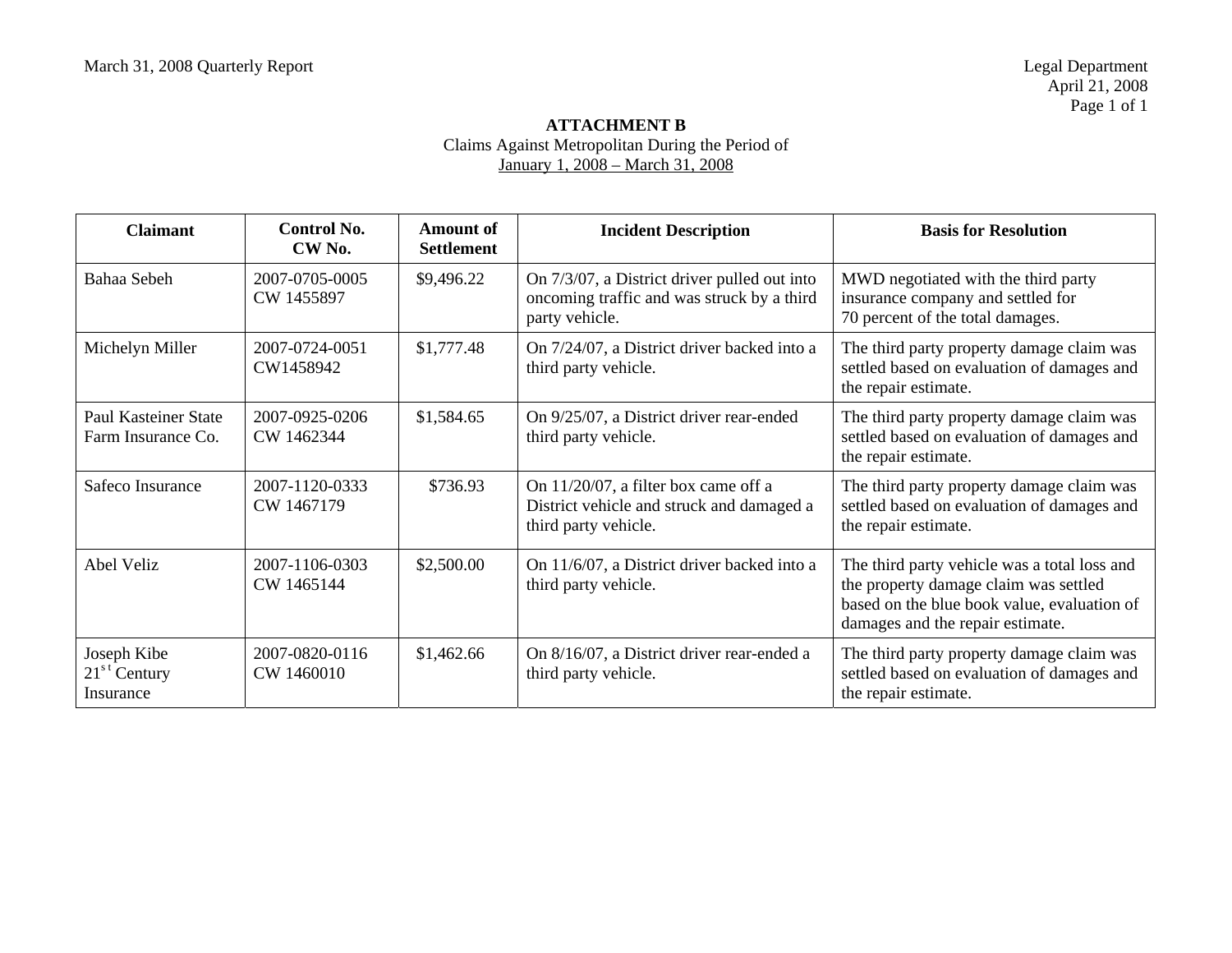### **ATTACHMENT C**  Costs Collected During the Period of

January 1, 2008 – March 31, 2008

| <b>Third Party</b><br>or Cause | Control No.<br>CW <sub>No.</sub> | <b>Damage</b><br>Amount | <b>Incident Description</b>                                                                                                       | <b>Basis for Costs Collected</b>                                                                                              |
|--------------------------------|----------------------------------|-------------------------|-----------------------------------------------------------------------------------------------------------------------------------|-------------------------------------------------------------------------------------------------------------------------------|
| Sienna II Avante II,<br>LLC    | 2007-0426-0615<br>CW 1451288     | \$342.17                | On 4/24/07, a District vehicle sustained<br>damage when it struck a temporary<br>phone line that was hanging over the<br>roadway. | The claim for property damage was paid in<br>full by the third party.                                                         |
| Mercado Estrada                | 2007-1004-0227<br>CW 1464559     | \$66.00                 | On 9/28/07, a Securitas officer was<br>caught fueling a third party vehicle with<br>MWD gasoline.                                 | The claim for loss was paid in full by<br>Securitas.                                                                          |
| Securitas Company*             | 2005-0207-0360<br>CW 290971      | \$9,788.80              | On 02/7/05, a Securitas officer closed<br>gate on third party vehicle and damaged<br>MWD gate.                                    | Through negotiations MWD recovered<br>\$4,895.00 and wrote off the uncollected<br>portion in the amount of \$4,893.80.        |
| Alberto Camberos               | 2005-0307-0412<br>CW 293419      | \$2,605.95              | On 3/5/05, a third party driver hit and<br>damaged MWD fence.                                                                     | Through negotiations MWD recovered<br>\$2,505.95 and wrote off the uncollected<br>portion in the amount of \$100.00.          |
| Francisco Zavaleta             | 2007-0125-0393<br>CW 1445188     | \$3,502.00              | On $1/22/07$ , a third party driver struck<br>and damaged a District vehicle.                                                     | MWD salvaged the vehicle for \$2,493.00<br>and recovered the balance of \$3,502.00<br>from the third party insurance company. |

**\***Securitas Company provides security services to Metropolitan.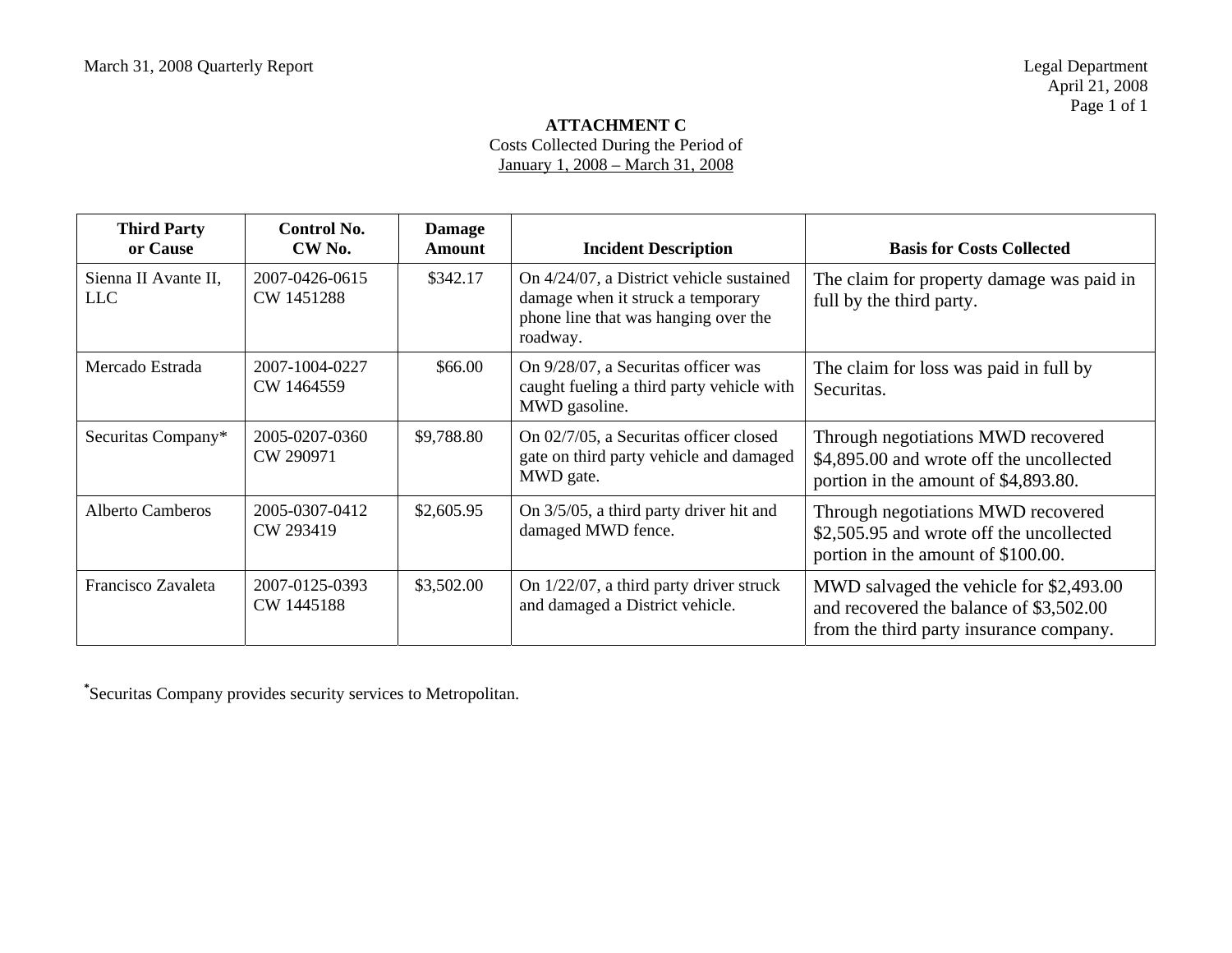# **ATTACHMENT D**  Invoices Written Off as Uncollectible During the Period of January 1, 2008 – March 31, 2008

| <b>Third Party or</b><br>Cause     | <b>Control No.</b><br>"CW No. | Project<br>No. | <b>Damage</b><br><b>Amount</b> | <b>Incident Description</b>                                                        | <b>Basis for Write-Off</b>                                                                                                    | <b>Date</b><br><b>Written Off</b> |
|------------------------------------|-------------------------------|----------------|--------------------------------|------------------------------------------------------------------------------------|-------------------------------------------------------------------------------------------------------------------------------|-----------------------------------|
| Unidentified<br><b>Third Party</b> | 2007-0924-0202<br>CW 1462318  | 761376         | \$574.70                       | On 9/24/07, unknown third party<br>cut District metal screen of window.            | The property damage costs<br>were written off because the<br>third party could not be<br>identified.                          | 1/22/08                           |
| Unidentified<br><b>Third Party</b> | 2006-0905-0142<br>CW 1470186  | 761202         | \$2,600.00                     | On 8/31/06, unknown third party<br>damaged District pipe.                          | The property damage costs<br>were written off because the<br>third party could not be<br>identified.                          | 1/22/08                           |
| Unidentified<br><b>Third Party</b> | 2005-1012-0188<br>CW 1470185  | 761093         | \$2,494.08                     | On 10/5/05, unknown third party<br>damaged District forklift.                      | The property damage costs<br>were written off because the<br>third party could not be<br>identified.                          | 1/22/08                           |
| Damage<br>During Use               | 2005-1007-0180<br>CW 1470192  | 761054         | \$486.64                       | On 9/28/05, a District driver backed<br>into exhaust stack and damaged<br>vehicle. | The property damage costs<br>were written off because the<br>damage occurred during the<br>course and scope of<br>employment. | 1/22/08                           |
| <b>Act of Nature</b>               | 2006-0925-0162<br>CW 1470182  | 761206         | \$18,413.29                    | On 9/25/06, Santa Ana winds<br>damaged District power pole.                        | The property damage costs<br>were written-off due to an act<br>of nature.                                                     | 1/22/08                           |
| Damage<br>During Use               | 2006-0619-0664<br>CW 1470189  | 761170         | \$3,617.10                     | On 6/19/06, a District driver backed<br>into a parking post.                       | The property damage costs<br>were written off because the<br>damage occurred during the<br>course and scope of<br>employment. | 1/22/08                           |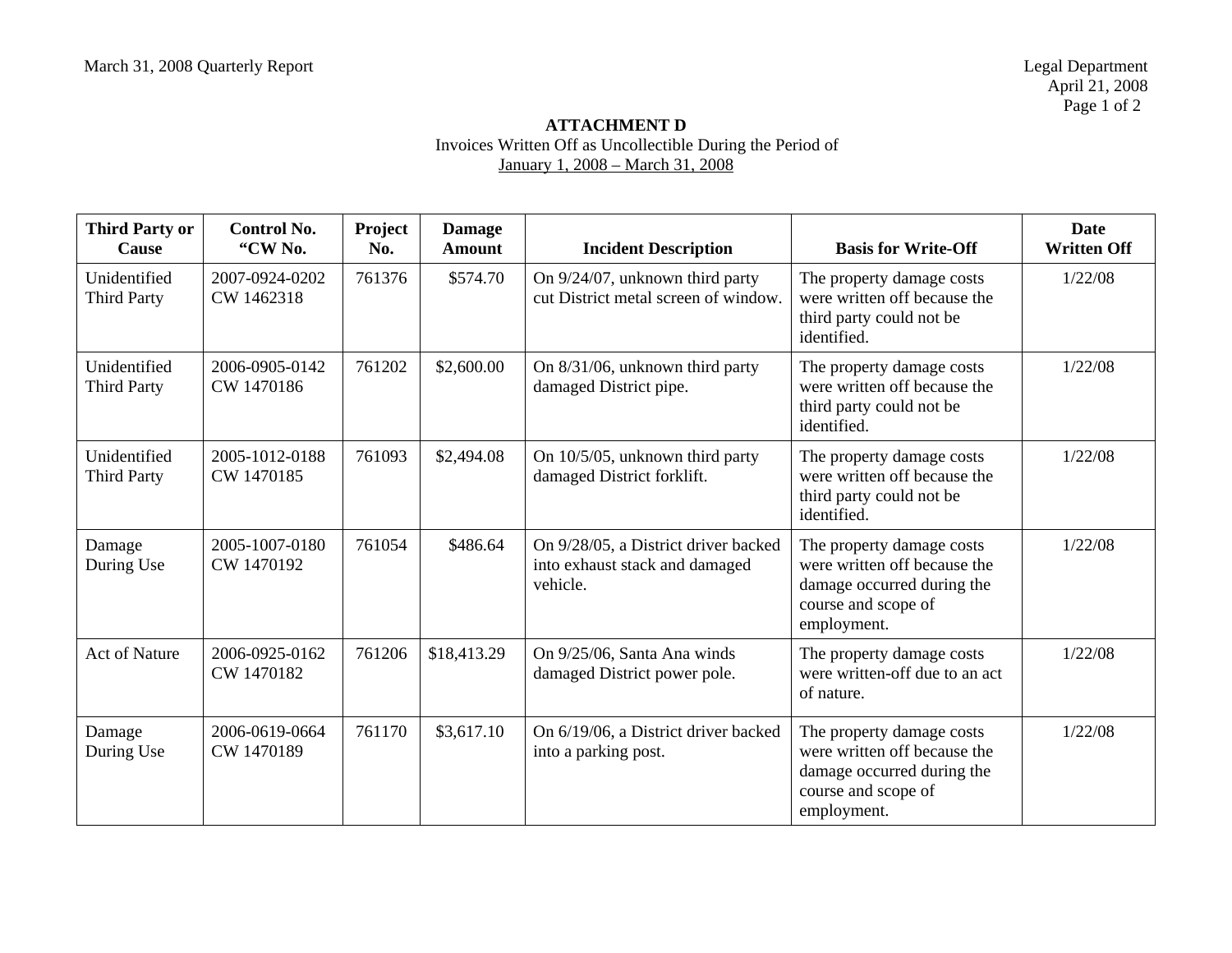# **ATTACHMENT D**  Invoices Written Off as Uncollectible During the Period of January 1, 2008 – March 31, 2008

| <b>Third Party or</b><br>Cause     | <b>Control No.</b><br>"CW No. | Project<br>No. | <b>Damage</b><br><b>Amount</b> | <b>Incident Description</b>                                                             | <b>Basis for Write-Off</b>                                                                                                    | Date<br><b>Written Off</b> |
|------------------------------------|-------------------------------|----------------|--------------------------------|-----------------------------------------------------------------------------------------|-------------------------------------------------------------------------------------------------------------------------------|----------------------------|
| Damage<br>During Use               | 2006-0523-0610<br>CW 1470188  | 761156         | \$3,905.94                     | On 5/22/06, a District trailer being<br>towed came loose from hitch and<br>was damaged. | The property damage costs<br>were written off because the<br>damage occurred during the<br>course and scope of<br>employment. | 1/22/08                    |
| Damage<br>During Use               | 2005-0516-0548<br>CW 1470187  | 760979         | \$1,561.10                     | On 5/16/05, tire struck District<br>vehicle, which was traveling on<br>freeway.         | The property damage costs<br>were written off because the<br>damage occurred during the<br>course and scope of<br>employment. | 1/22/08                    |
| Unidentified<br><b>Third Party</b> | 2006-0703-0004<br>CW 1431143  | 761176         | \$3,972.95                     | On 7/1/06, third party damaged<br>District corrosion cabinet.                           | The property damage costs<br>were written-off because the<br>responsible third party could<br>not be identified.              | 1/22/08                    |
| Damage<br>During Fire              | 2007-1107-0307<br>CW 1470184  | 761432         | \$3,102.82                     | On 10/22/07, fire caused damage to<br>District supplies and equipment.                  | The property damage costs<br>were written-off because the<br>damage occurred during a fire.                                   | 1/22/08                    |
| Unidentified<br><b>Third Party</b> | 2007-0524-0683<br>CW 1454231  | 761331         | \$1,748.36                     | On $5/22/07$ , a third party driver<br>struck and damaged a District<br>vehicle.        | The property damage costs<br>were written-off because the<br>responsible third party could<br>not be identified.              | 2/27/08                    |